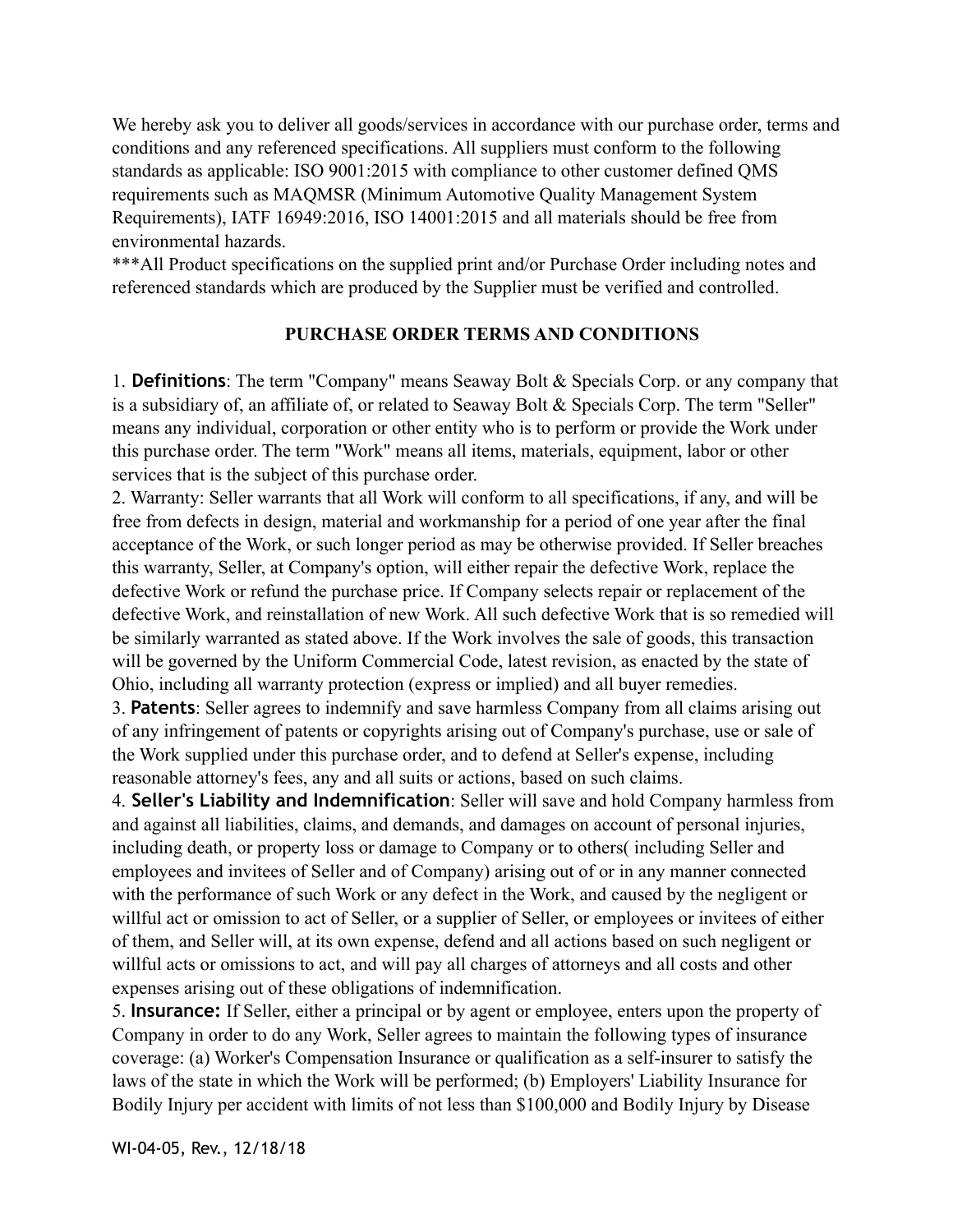with limits of not less than \$100,000 per policy; (c) Commercial General Liability Insurance for personal injury and property damage, including contractual liability insurance, with combined limits of not less than \$1,000,000 per occurrence; and (d) Automobile Liability insurance for personal injury and property damage with combined limits of not less than \$1,000,000 per occurrence. Sellers' Worker's Compensation insurer or Seller, if self-insured, agrees to waive all rights of subrogation against Company except for claims caused by Company's sole negligence. Also, Seller will name Company as an additional insured on its Commercial General Liability and Automobile Liability policies. Seller's Insurance will be primary without right of contribution of any other insurance carried by or on behalf of Company. Upon Company's request, Seller will provide Company with written certification, reasonably acceptable to Company of Seller's compliance with the requirements listed in this Section 5. The requirements in this Section 5 are separate and distinct from any other obligations of Seller under this purchase order.

6. **Termination**: Company may terminate this purchase order at any time by giving written notice to Seller. After receiving written notice of termination, Seller will immediately cease the Work indicated in the notice of termination. In the event of such termination, payment for costs incurred by Seller will be negotiated by Company and Seller on the basis of Seller's actual costs plus a reasonable profit for the Work completed as of the termination date.

7. **Liens:** Seller guarantees that no lien, encumbrance or security interest will be filed by anyone against Company, Company's property or the Work for materials or labor or both furnished under this purchase order and will defend and hold Company harmless from any such liens, encumbrances or security interests and will pay all attorney's fees and all other costs and expenses arising from such liens, encumbrances or security interests.

8. **Independent Contractor:** Seller is an independent contractor and not an employee or agent of Company. Company disclaims any right to control the manner or performance by Seller and Company will not control the manner of performance by Seller. Seller has no authority to direct or control the performance of any employee of Company. Seller's role will be that of an advisor and not of mater to any Company employee. Seller does not have any Company title and Seller is not eligible for Company benefits and employee plans.

9. **Assignment:** The Work, as a whole covered by this purchase order and amounts payable by Company to Seller under this purchase order are not assignable by Seller without the prior written consent of Company.

10. **No Violation of Law:** Seller warrants that it will comply with all foreign, federal, state, and local laws and regulations.

11. **Environment, Health, Safety and Security:** If Seller, either as principal or by agent or employee, enters upon the property of Company, Seller agrees to comply with Company's rules and regulations including its environmental, health, safety and security rules and regulations.

12. **Hazardous and Dangerous Goods and Materials**: For any goods or materials furnished in accordance with this purchase which are defined as hazardous or dangerous under applicable law. Seller will provide Company with hazardous warning and safe handling information in the form of a material safety data sheet (MSDS) and appropriate labeling for such goods or materials.